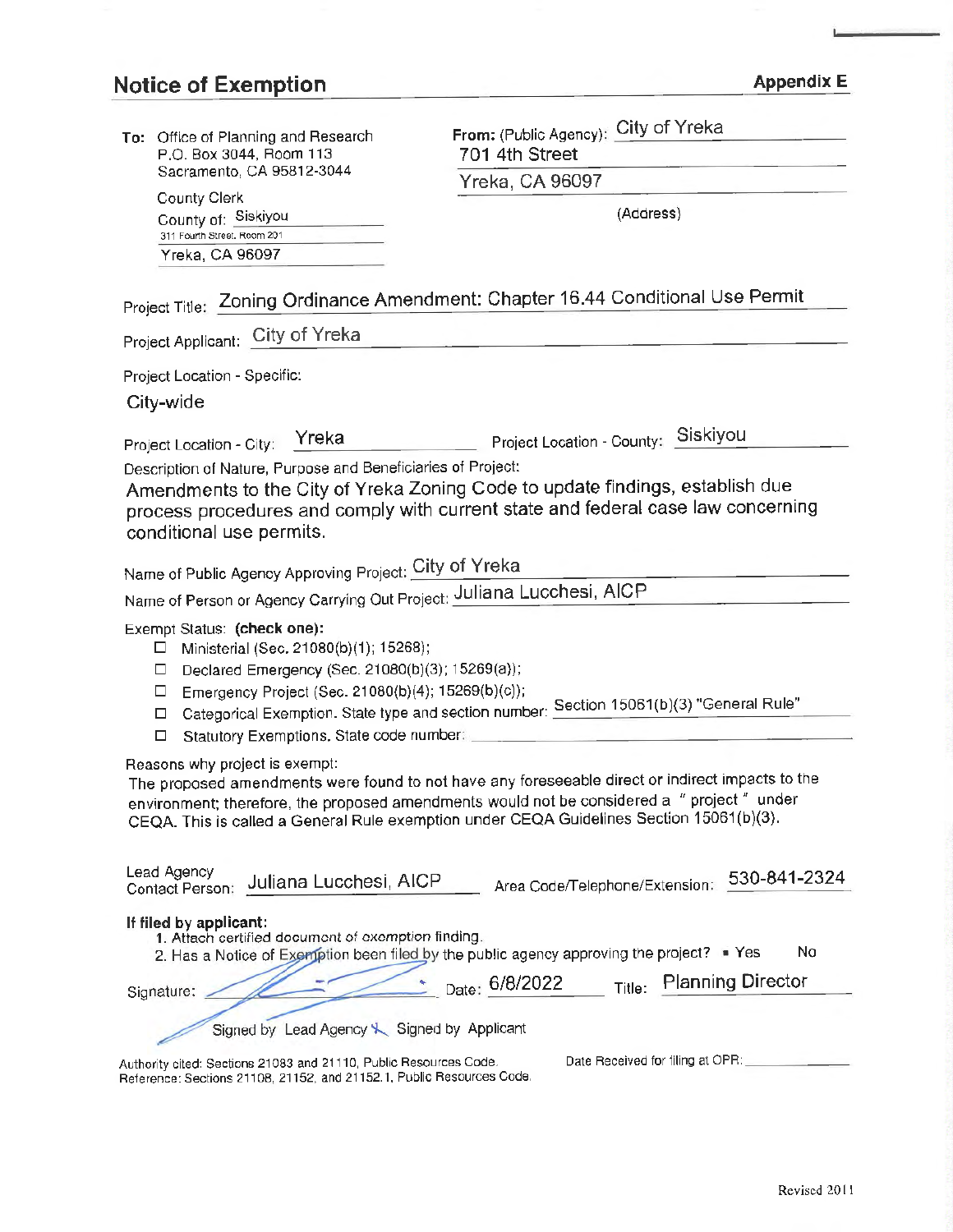#### **ORDINANCE NO. 867**

# **AN ORDINANCE OF THE CITY COUNCIL OF THE CITY OF YREKA AMENDING YREKA MUNICIPAL CODE CHAPTER 16.44 ENTITLED '~CONDITIONAL USE PERMIT" AND FINDING THE ADOPTION OF THIS ORDINANCE TO BE EXEMPT FROM CEQA**

#### **Recitals**

BE IT ORDAINED by the City Council of the City of Yreka as follows:

SECTION I. Chapter 16.44 Sections 16.44.010 entitled Conditional Use Permits, 16.44.020 entitled Application, 16.44.030 entitled Public Hearing, 16.44 .040 entitled Action by Commission, 16.44.050 entitled Revocation of conditional permits, § 16.44.060 entitled Modification of site plan for which a conditional use permit has been granted, and § 16.44.070 entitled Conditional use permits within any historic district, landmark, or landmark site of the Yreka Municipal Code are deleted in their entirely and supplanted and there is that added section 16.44.080 as follows:

# **Chapter 16.44 CONDITIONAL USE PERMITS**

#### **16.44.010 Purpose**

The purpose of this Chapter is to establish a procedure for conditionally approving or denying land uses, including related structures, that are not clearly permitted or prohibited because of their unique nature. Such uses and related structures would only be approved if their effect on the surrounding environment can be made acceptable through the application of conditions of approval.

Conditional uses are characterized by their potential to generate certain types of impacts, depending upon where the use is located, how it is designed, and how it is operated. These uses require a higher level of review than a permitted use, or use-by-right, in order to ensure that the use is appropriate as proposed and designed for the zoning district. The conditional use permit process enables the decision-maker to determine whether the use is appropriate for its proposed location, to review its design and site layout to minimize or eliminate impacts, and to impose conditions of approval to ensure the use will be compatible with the surrounding area and with adjacent uses. The conditional use permit can also serve as one approval, incorporating a design review approval, for instance, and eliminating the need for separate applications and review.

The regulations of this chapter are established to achieve the following purposes:

A. To provide flexibility within zoning districts in siting certain types of uses and in determining whether a use, as proposed, would be appropriate for a particular location;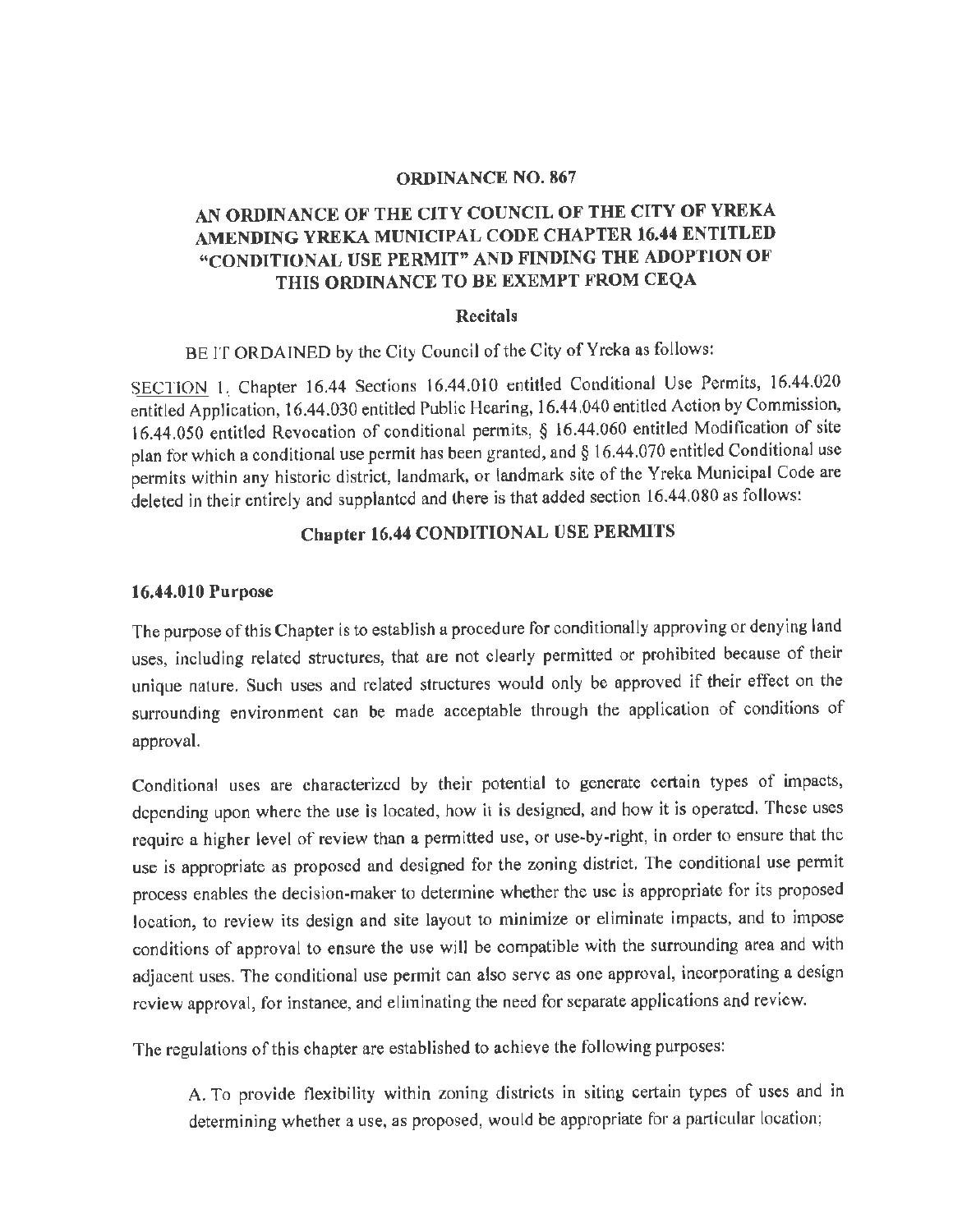B. To establish a process to authorize a conditional use and impose reasonable conditions of approval upon the project that will minimize or eliminate potential impacts;

C. To ensure that conditional uses are consistent with the goals, objectives, and policies of the General Plan, the Zoning Ordinance, and the Development Code;

D. To protect the public health, safety, and welfare by ensuring that the conditional use is compatible with existing and future surrounding uses;

E. To streamline the review process by providing for the concurrent processing of associated applications, such as a planned development or a design review, thereby eliminating the need for separate applications and submittals.

## **16.44.020 Application and Review Process**

- A. Application Checklist. The application submittal shall contain all of the materials and information as required by the Planning Department's approved conditional use permit checklist.
- B. Application fee. The City's conditional use permit application fee shall be paid at the time of application submission to the Planning Department. The conditional use permit application fee shall be set by City Council resolution.
- C. In addilion to all other information required by the application, the Conditional Use Permit Application shall be accompanied by building plans, elevations, landscaping plan, and a site plan required by Chapter 16.52, showing the detail of the proposed use of land and/or building.
- D. The applicant shall submit the application to the Planning Department. The Planning Department shall have 30 calendar days to review the application and provide notice to the applicant whether the application is complete or requires additional information:

1. If the Planning Department determines that the application is incomplete, the Department will notify the applicant of the application's deficiencies. The applicant will have a maximum of ninety (90) calendar days from the date of the notification letter to correct the deficiencies. If the applicant fails to provide further response or correction, the application process is deemed to have lapsed at the expiration of the ninetieth day.

2. If the Planning Department determines that the application is complete, the proposed conditional use permit will be reviewed for environmental compliance with the California Environmental Quality Act (CEQA). Upon completion of the environmental review, the Planning Department shall schedule a public hearing with the Planning Commission no more than 15 days after completing environmental compliance.

## **16,44.030 Public Hearing.**

A public hearing by the Planning Commission shall be held and noticed in compliance with Government Code Sections 65090 through *65096.*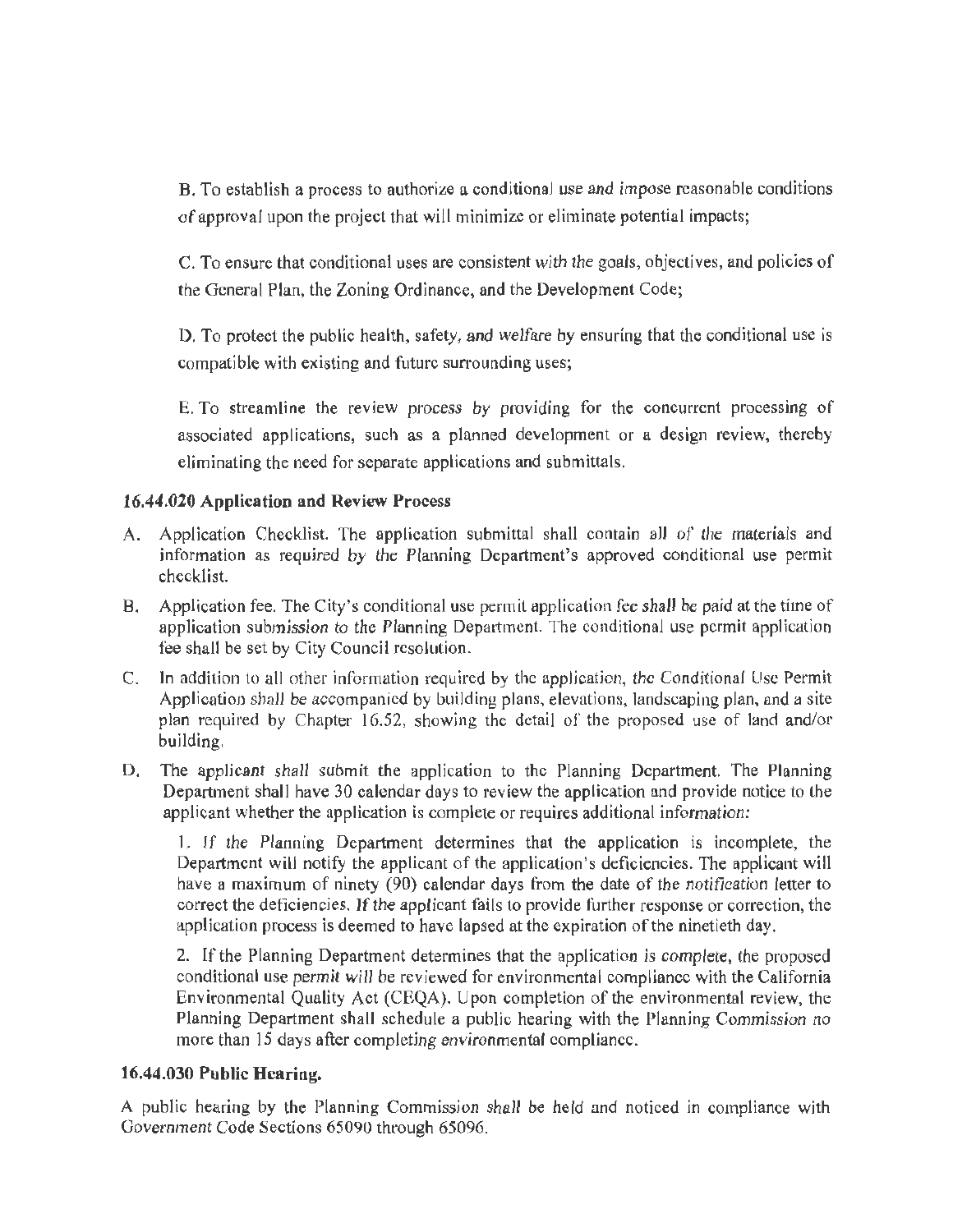#### **16.44.040 Findings and Review Procedures**

The Planning Commission must make the following findings to grant a conditional use permit:

l. The proposed use or feature, at the size and intensity contemplated and at the proposed location, will provide a development that is necessary or desirable for, and compatible with, the transportation and service facilities, the neighborhood, and the community. The following shall be considered to make this finding:

a. The intensity of activity in the district is not such that allowing the larger use will be likely to foreclose the location of other needed neighborhood-servicing uses in the areas; and

b. The proposed use will serve the neighborhood, in whole or in significant part, and the nature of the use requires a larger size in order to function; and

c. The building in which the use is to be located is designed in discrete elements which respect the scale of development in the district.

2. Such use of feature as proposed will not adversely impact the health, safety, convenience or general welfare of persons residing or working in the vicinity, or injurious to property, improvements or potential development in the vicinity, with respect to aspects including but not limited to the following:

a. The nature of the proposed site, including its size and shape, and the proposed size, shape, and arrangement of structures, so that the subject site is physically suitable for the type, density, and intensity of the use and related structures being proposed.;

b. The accessibility and traffic patterns for persons, non-motorized vehicular traffic, and vehicles, the type and volume of such traffic, the adequacy of proposed offstreet parking and loading, and of proposed alternatives to off-street parking;

c. The safeguards afforded to prevent noxious or offensive emissions such as noise, glare, dust, and odor;

d. Treatment given, as appropriate, to such aspects as landscaping, screening, open spaces, parking and loading areas, service areas, lighting, and signs; and

e. Will not be injurious to property or improvement in the neighborhood.

3. Such use or feature as proposed will comply with the applicable provisions of this Code and will not adversely affect the implementation of the General Plan; and

4. Such use or feature are not contrary to the stated purpose of the applicable zoning district, specific plan, development regulations, and performance standards as proposed and will provide deve lopment that is in conformity with the stated purpose of the applicable zoning district, specific plan, and planned unit development.

5. That adequate public facilities and services, such as public access, water, sanitation, and public utilities are available to serve the site or will be made available concurrent with the proposed development.

6. Such use or feature as proposed will not reduce or prevent the expansion of the City's residential unit inventory.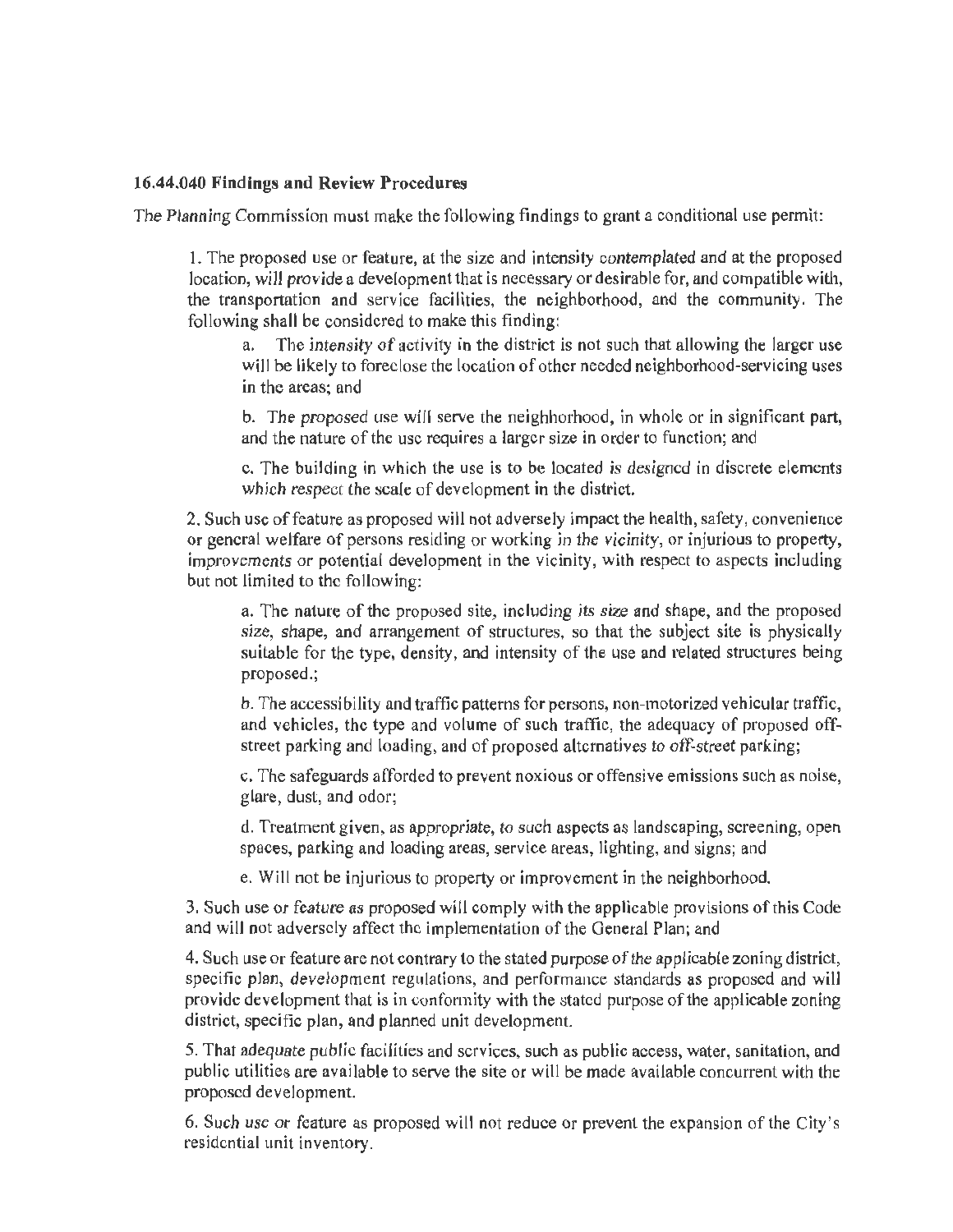## **16.44.050 Conditions of Approval**

- A. When authorizing a Conditional Use Permit as provided herein, the Planning Commission, or the City Council on appeal, shall prescribe such additional conditions, beyond those specified **in** this Code, as are in its opinion necessary to facilitate the objectives of the Code. Once any portion of the authorization is utilized, all such conditions pertaining to such authorization shall become immediately operative.
- B. The violation of any condition contained in the Conditional Use Permit constitutes a material violation of that permit and this Code and may, at the discretion of the City, constitute grounds for revocation of the Conditional Use authorization. Such conditions may include time limits for exercise of the Conditional Use authorization; otherwise, any exercise of such authorization must commence witnin a reasonable time.
- C. The Planning Director, or designec, shall have the discretion to authorize minor changes in any condition previously imposed in the authorization of a conditional use. Authorization of a major change in any condition previously imposed in the authorization of a conditional use permit is subject to the same procedures which are applicable to the issuance of a new conditional use permit.
- D. The definition of a "minor'' change for the purposes of Section 16.44.050(c), for example, may be a change in the timing of implementation of a condition, location of proposed structures on the site if the change in location does not impact traffic patterns or access, and changes to façade, signage, or lighting.
- E. The definition of a "major" change for the purposes of this Section 16.44050(c), for example, is any change that adversely impacts the overall traffic flow on or around the property, any change that would exceed the capacity of public facilities and services or a change that would conflict with the findings prescribed in Section 16.44.040,

# **16.44.060 Appeals**

In case the applicant determines to contest the decision of the Planning Commission relating to the permit they may, within ten (10) calendar days after the rendition of the decision thereon by the Commission, appeal in writing to the City Council pursuant to Yreka Municipal Code Section 16.14.030.

## **16.44.070 Revocation of conditional permits.**

- A. Any conditional use permit issued is lapse and is automatically revoked and terminated if not used within one year from the date of approval, or in the event the use permitted is abandoned or not utilized for a period of one year. Notwithstanding the foregoing, upon submission of a written request by the holder of the conditional use permit prior to termination of the use permit, the Planning Director shall have the discretion to extend any such conditional use permit for a period of one year or less if there is reasonable justification for not utilizing the permit as required by this section.
- B. Any conditional use permit granted in accordance with the terms of this title may be revoked if any condition or term of such permit is violated or if any law or ordinance is violated in connection therewith, or if the Planning Commission finds that the continuance of the conditional use permit will endanger the public health, safety or welfare.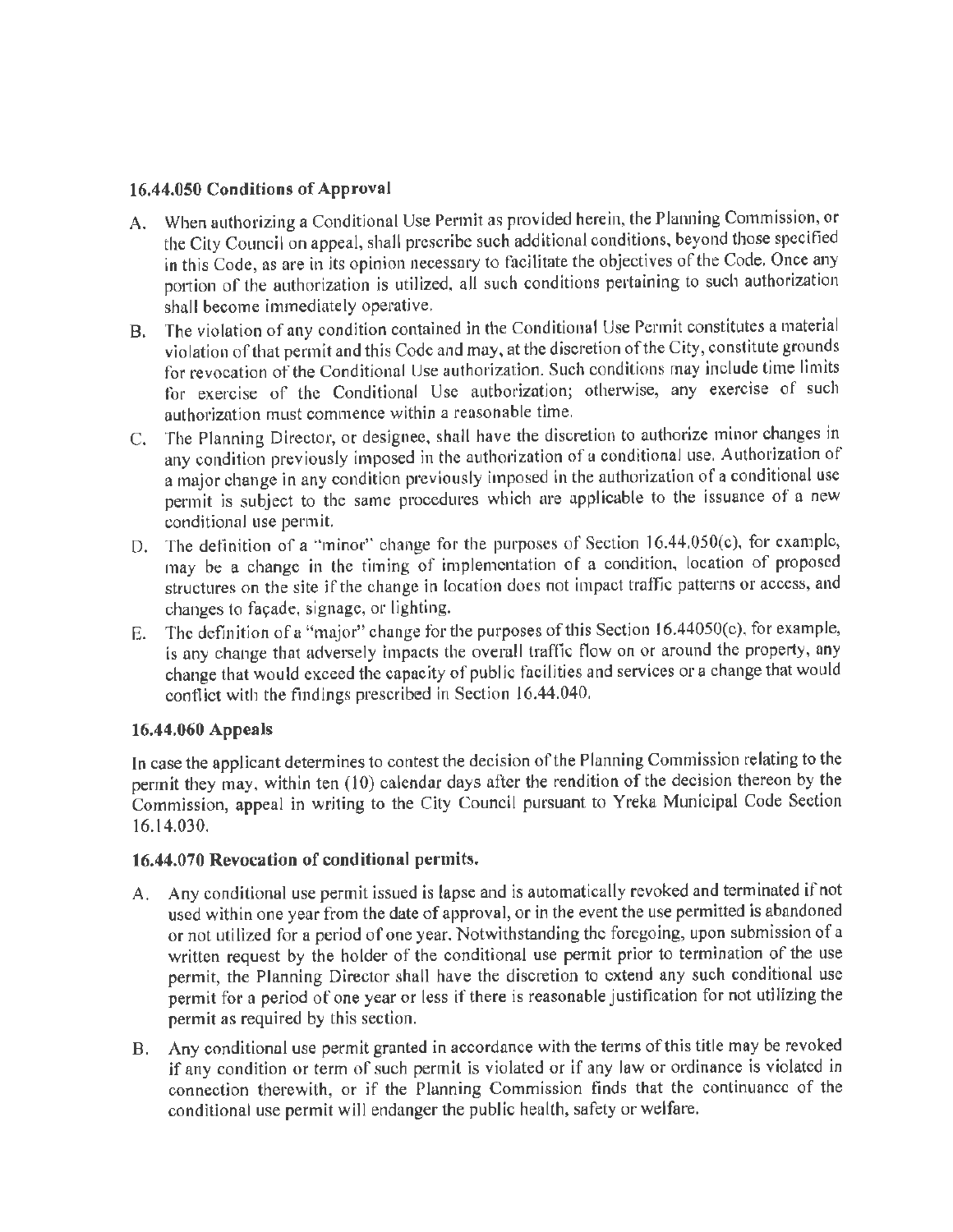C. The Planning Commission shall hold a hearing on any proposed revocation after giving written notice to the permittee at least ten  $(10)$  days prior to the hearing. The permittee may at such hearing present any relevant evidence or testimony in opposition to the underlying basis asserted to revoke the permit. The Planning Commission shall render its decision within thirty (30) days of said public hearing supported by written findings in the event the permit is revoked. Any failure of the Planning Commission to timely act shall not be deemed denial of the petition for permit revocation. The decision of the Planning Commission may be appealed pursuant of the provisions in Yreka Municipal Code Section 16.14.030. The decision of the City Council shall be final.

## 16.44.080 Conditional use permits within any historic district, landmark, or landmark site.

Any application for a conditional use permit required or permitted pursuant to the terms of this title which visually impacts the exterior appearance of any property or structure within a historic district, landmark, or landmark site established pursuant to Title 17 of the Yreka Municipal Code, shall first be reviewed and considered by the Historic District and Landmarks Commission prior to consideration thereof by the Planning Commission.

SECTION 2. Any provisions of the Yreka Municipal Code, or appendices thereto, or any other ordinances of the City inconsistent herewith, to the extent of such inconsistencies and no further, are hereby repealed.

SECTION 3. Exemption from CEQA. The action taken in this Ordinance does not commit the City to any action that may have a significant effect on the environment. As a result, pursuant to Title 14 of the California Code of Regulations, Section l 506 l(b)(3) such approval does not constitute a project subject to the requirements of the California Environmental Quality Act. The City Council directs City staff to file a Notice of Exemption within five (5) days following adoption of this Ordinance with the Siskiyou County Clerk.

 $SICTION 4.$  Severability. If any section, subsection, part, clause, sentence or phrase of this Ordinance or lhe application thereof is for any reason held to be invalid or unconstitutional by a decision of any court of competent jurisdiction, the validity of the remaining portions of this Ordinance, the application thereof, shall not be effected thereby but shall remain in full force and effect, it being the intention of the City Council to adopt each and every section, subsection, part, clause, sentence phrase regardless of whether any other section, subsection, part, clause, sentence or phrase or the application thereof is held to be invalid or unconstitutional.

SECTION 5. Effective Date. This ordinance shall take effect lhirty days after its adoption.

SECTION 6. Implementation. The City Council hereby authorizes and directs the City Manager to take any action and sign any documents necessary to implement this Ordinance.

SECTION 7. Publication. The City Clerk is directed to prepare, post and publish a summary of this ordinance as provided in Government Code Section 36933(c)(1).

SECTION 8. Codification. The City Clerk is directed and authorized to instruct the publisher of the City of Yreka Municipal Code that codification of this Ordinance is limited to Section I.